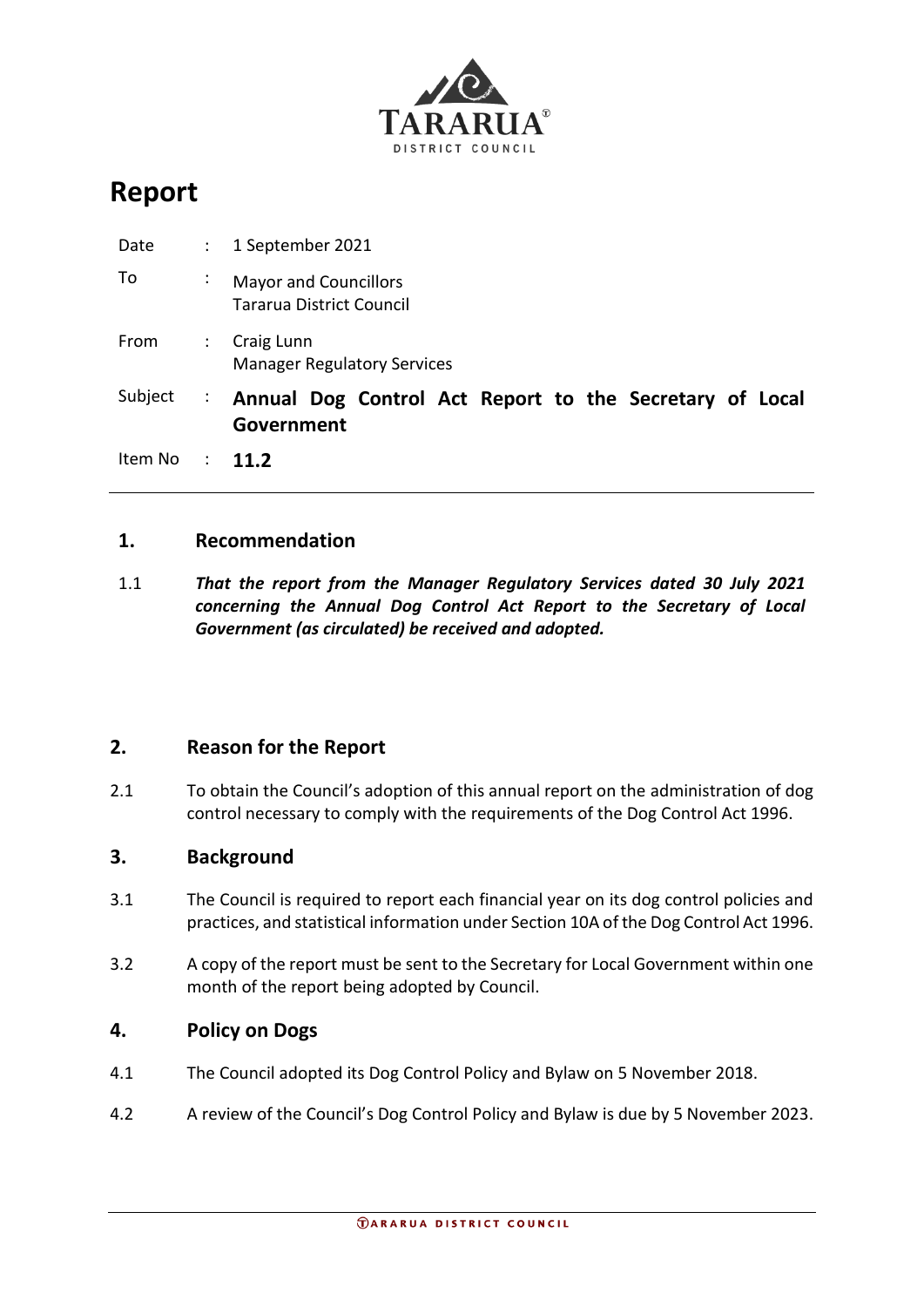# **5. Accommodation**

5.1 The Council operates one dog pound located at Easton Street in Dannevirke. This facility has the capacity to kennel up to eighteen dogs with an administrative area and exercise yards.

#### **6. Personnel**

- 6.1 The animal control team is based within the Regulatory Services Department and reports to the Manager Regulatory Services. The team comprises one Team Leader, two Animal Control Officers, with one Animal Control Support Officer for support.
- 6.2 The animal control team duties include:
	- Investigating and resolving dog complaints and attacks
	- Enforcement of dog control policy and law
	- Education programmes around dog safety
	- Cleaning the pound facility to prevent disease spread
	- Feeding and providing care for impounded dogs
	- Returning, rehoming or euthanising impounded dogs
	- Maintenance of Council's dog registration and dog impounding databases
	- Other duties also include roaming stock

# **7. Operating Hours**

- 7.1 Officers are on duty from 8am to 5pm during weekdays.
- 7.2 Council has contracted a security company to provide its afterhours animal control services.
- 7.3 Afterhours services include responding to dog attacks, secured/restrained dogs and roaming dogs on state highways (Priority 1). Also included are barking dogs (Priority 2).
- 7.4 The contractor also feeds impounded dogs and cleans the pound facility outside of business hours.

# **8. Dog Registration**

8.1 3,271 people (previously registered) were known to own dogs in the district. The number of owners has increased by 1.9% compared to the previous year (3,209).

Report on Annual Dog Control Act Report to the Secretary of Local Government Page 2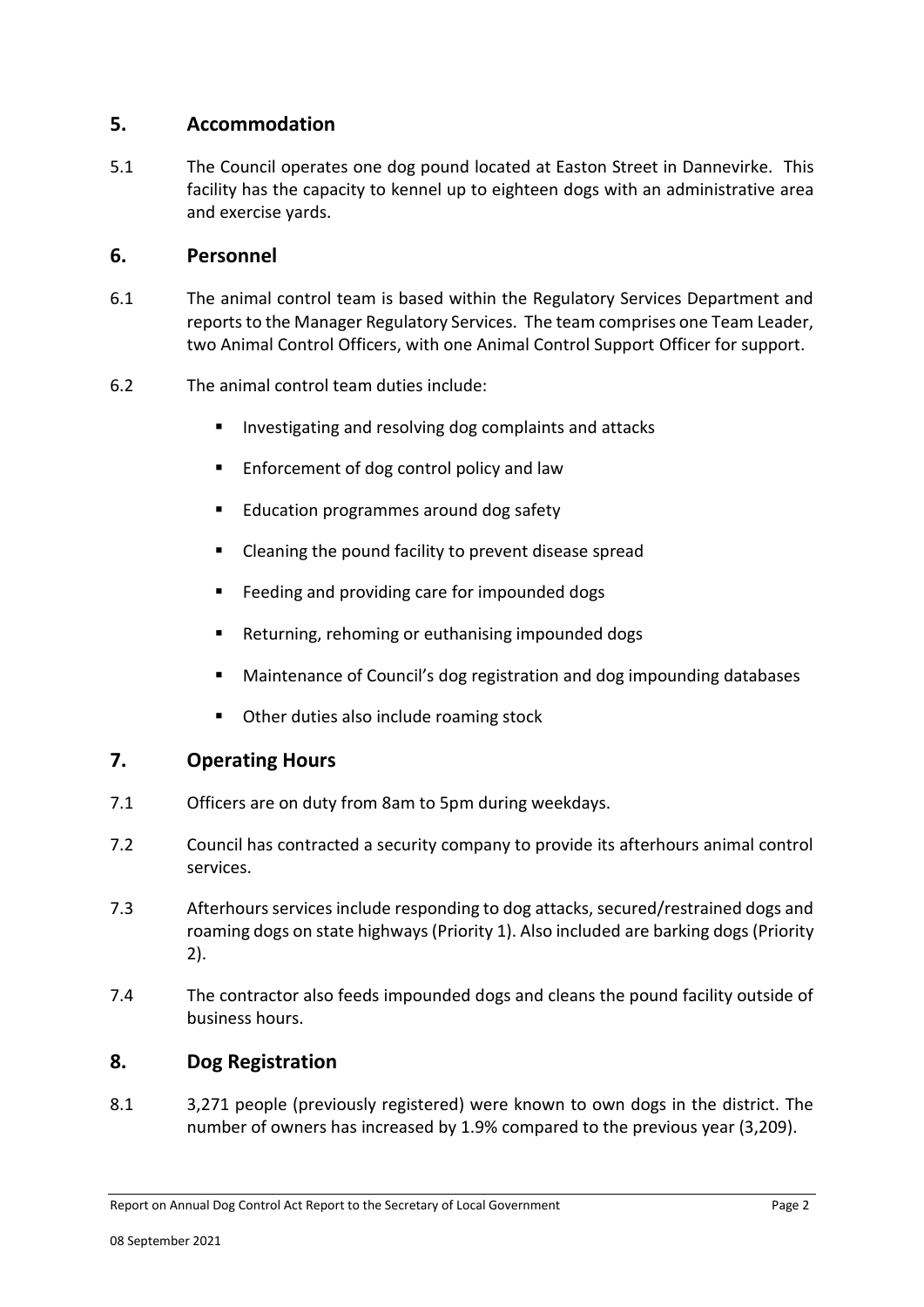- 8.2 6,953 dogs (previously registered) were known to be in the district. The number of dogs has increased by 1.2% compared to the previous year (6,873).
- 8.3 73 dogs (previously registered) remained unregistered at the end of the year. The number of unregistered dogs has decreased by 7.6% compared to the previous year (79).

#### **9. Fees**

- 9.1 Council's Revenue and Financing Policy requires the activity be 85% funded by dog registration and pound fees with the balance funded from general rates.
- 9.2 Fees and charges under the Impounding Act 1955 and Dog Control Act 1996 are reviewed annually. The table below compares the dog registration fee categories.

| Category                  | 2016/17 | 2017/18 | 2018/19 | 2019/20 | 2020/21  |
|---------------------------|---------|---------|---------|---------|----------|
| Urban Domestic Dog        | \$82.00 | \$84.00 | \$95.00 | \$95.00 | \$115.00 |
| Preferred Owner Dog       | \$45.00 | \$45.00 | \$50.00 | \$50.00 | \$65.00  |
| <b>Rural Domestic Dog</b> | \$36.00 | \$32.00 | \$40.00 | \$40.00 | \$50.00  |
| <b>Working Dog</b>        | \$30.00 | \$32.00 | \$40.00 | \$40.00 | \$50.00  |
| Disability Assist Dog     | \$0.00  | \$0.00  | \$0.00  | \$0.00  | \$0.00   |

9.3 All dogs are required to be registered by 1 August. A 50% penalty fee is applied for late registration after this date. After three months, the owners of any unregistered dogs are served with infringement notices, which are referred to the district court for collection if unpaid.

# **10. Preferred Owners**

- 10.1 There is a financial incentive with reduced fees by being classified as a 'Preferred Owner'. A Preferred Owner must have an adequately fenced property to confine their dogs, adequate accommodation for their dogs, and demonstrate good dog management practices.
- 10.2 617 dogs were classified as preferred owner. These dogs are considered a lower risk to public safety. The number of these dogs has increased by 24.1% compared to the previous year (497).

# **11. Dog Education**

11.1 18 articles were published to provide dog education. Articles covered dog registration, dog safety, nuisance barking, microchips and preferred ownership.

# **12. Complaints**

12.1 738 complaints were received about dogs. Complaints have decreased by 15% compared to the previous year (874).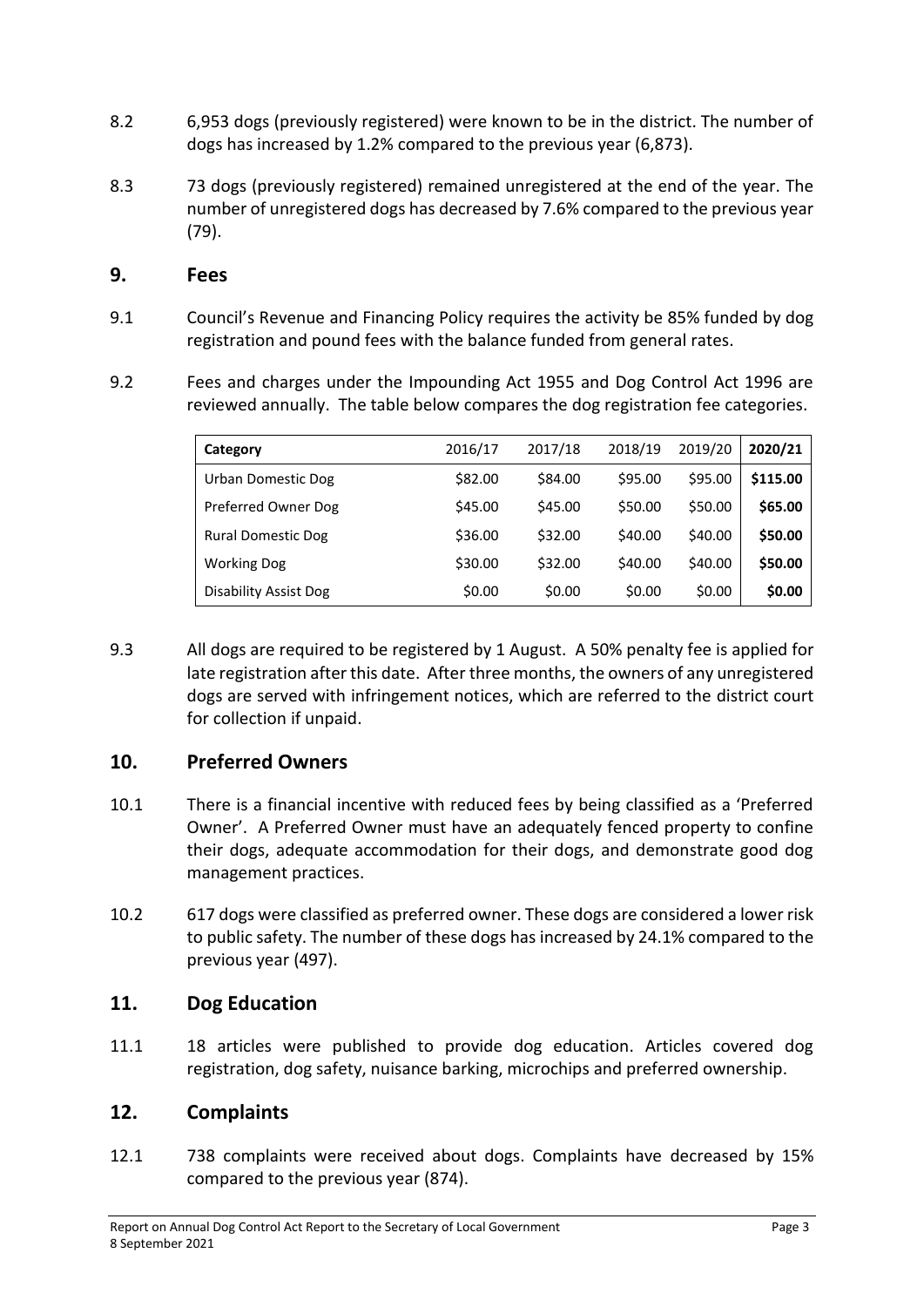- 12.2 83 of the complaints were received about dogs attacking/biting or rushing people or other animals. These complaints have decreased compared to the previous year (86).
- 12.3 The majority of the complaints (606) were in relation to barking and roaming. The number of these complaints have decreased by 18.4% from the previous year (743).

#### **13. Impounded Dogs**

- 13.1 207 dogs were impounded during the year.
- 13.2 Of the 204 impounded dogs that were resolved during the year 157 (77%) were collected by their owner, 24 (12%) were rehomed, and 22 (11%) were euthanised.

#### **14. Dangerous and Menacing Dogs**

- 14.1 All owners of dangerous and menacing dogs are recorded on the Council's dog database. Owners are written to at the time of the dangerous or menacing classification being applied, advising them of their legal responsibilities as the owner.
- 14.2 10 dogs were classified as dangerous and 128 dogs were classified as menacing during the year. All of these dogs were classified because of observed or reported behaviour of the dog. These breeds or types were mainly American Pit Bull Terriers.

#### **15. Infringements**

15.1 During the year, 33 infringement notices were issued. This is a decrease from the previous year (43).

#### **16. Prosecutions**

16.1 5 prosecutions were initiated during the year for dog attacks.

#### **17. Probationary and Disqualified Owners**

17.1 There were no probationary and 8 disqualified dog owners during the year.

#### **18. Dog Parks**

18.1 The Council operates one dog exercise area at Mangatera in Dannevirke, which is well used by dog owners. No additional dog exercise areas were established during the year.

#### **19. Statistical Information**

19.1 The table below is a comparative summary of dog control statistics, including a breakdown of types of dog related complaints.

Report on Annual Dog Control Act Report to the Secretary of Local Government Page 4